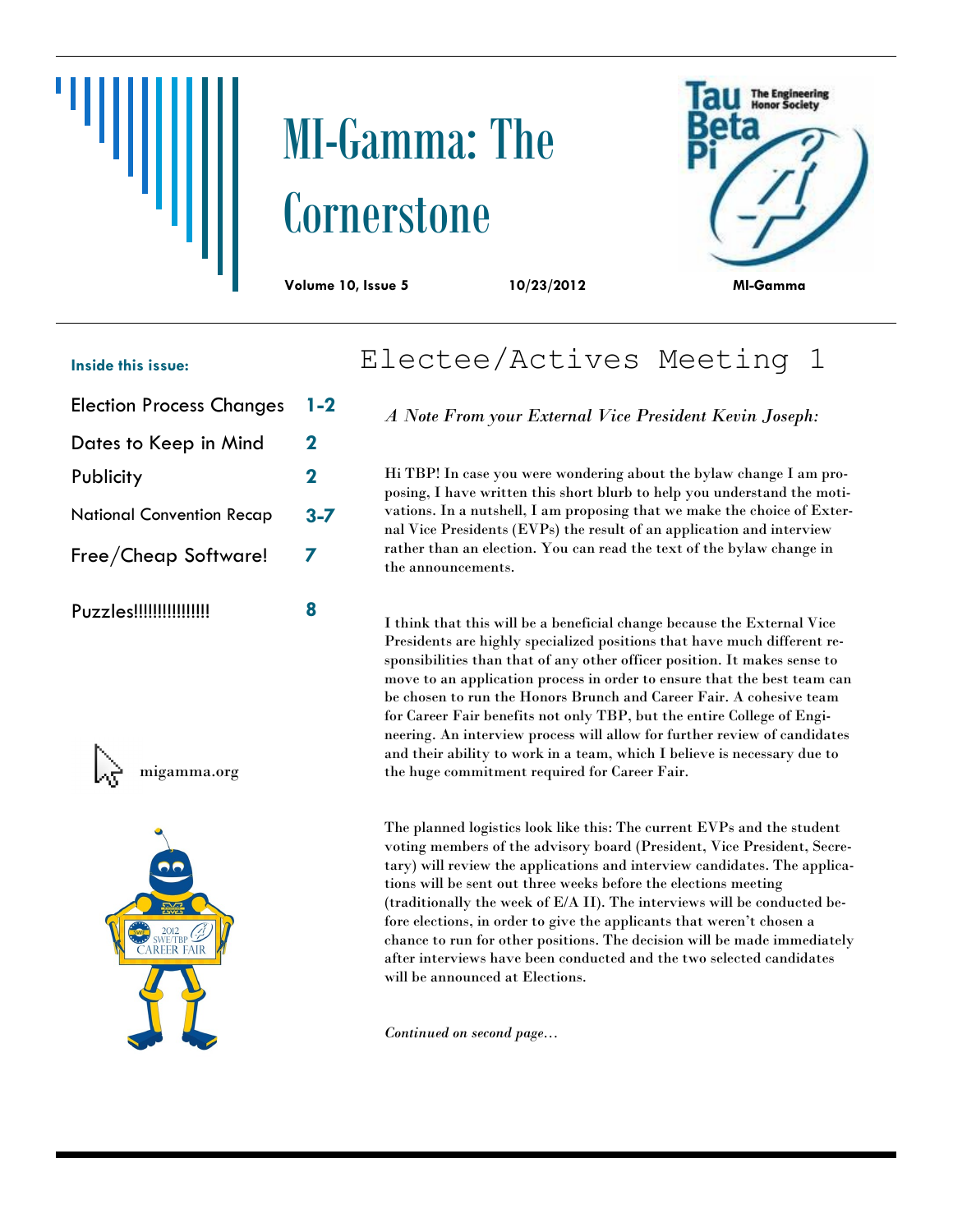Possible interview questions for the External Vice President position:

- What qualities and experiences will make you a great Career Fair director?
- Do you have any suggestions for improving the fair?
- Have you previously been involved in the Career Fair (either as a volunteer or committee chair)?
- Have you previously been involved in the Honors Brunch?

The application will also consist of technical questions that test the applicant's ability to answer questions from clueless HR people. It may sound simple, but it can be one of the most aggravating parts of being a Career Fair director. If this bylaw passes, I encourage you to apply! Being a Career Fair director has been one of the most rewarding parts of being in TBP, and I am definitely available to answer questions if you are interested. Just send me an email at  $\text{kevijose}(a)$ umich.edu.

Some dates to keep in mind….

- *Bullpen Halloween Party—Oct 24, 7-11pm (sign up on the website!) Pumpkins, candy, cider, cookies, decorations, costume contest!* **[LEGIT!]**
- *TBP Alternative Spring Break Participation Application Deadline November 7 at 11:59pm*
- *Electee turned Active: Your Initiation is Saturday, December 8, 4-6pm*

#### A note from your Publicity Chairs:

If you have a quick relevant announcement to send to all the TBPeople, send it to ryanchen@umich.edu

If you have something fun or interesting to write a paragraph about = or art, poetry (freestyles!), mazes, puzzles, YouTube videos, blog links, ANYTHING—send it to yours truly, nickruff@umich.edu. And I'll put it in the next Cornerstone!!!!!!! An awesome way to win electee group points!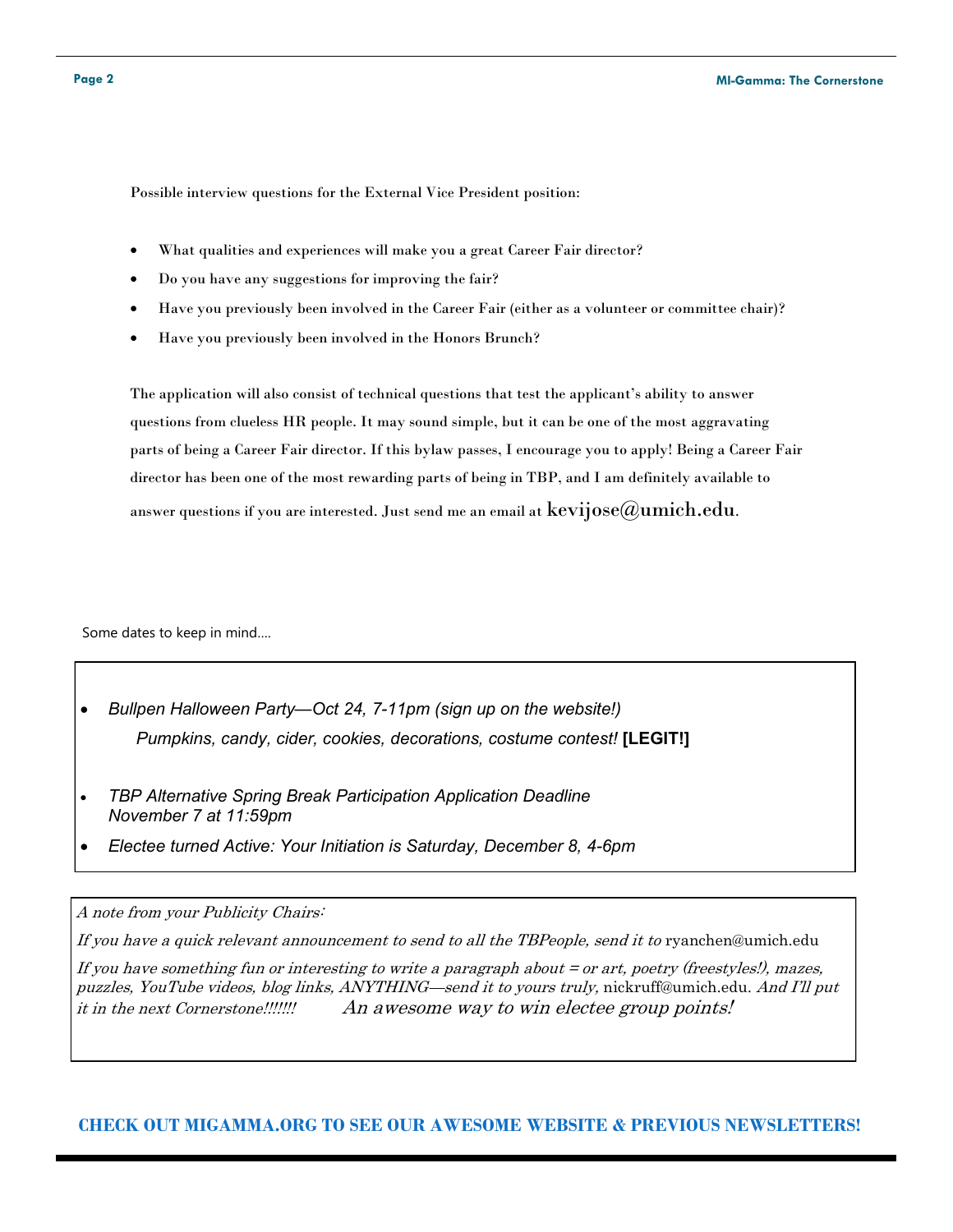# National Convention Recap

#### How Michigan Gamma Won Convention

*By Mike Hand*

Ok first off, I'm not going to artificially build up your hopes – we did not win the R.C. Matthews "Most Outstanding Chapter" award. However, that is only the formal award for convention. Winning convention itself is a little more subtle and isn't publicly announced, but there is a bit of a process.

## **The prologue**

National Convention started off pretty much the same way this year as every year. Elson and Pritpaul led the charge of advisors (along with Dan Becker and Nathan Rowley) and headed down to Lexington, KY the night before Convention officially began so that Elson and Dan could be present to recruit graduate students for the College at the annual convention career fair. Ariel Rose, Chris McMullen, Mike Boyd, Nick Cobane, and I left at the crack of dawn the morning convention started, and, per tradition, started off by heading the wrong way on I-75. Once that was straightened out we continued the drive of my bright blue, thoroughly Michigan-emblazoned car through the heart of Buckeye territory without a scratch (though we were decently soaked from the rainstorm that passed through while we got lunch). We checked in on time and per tradition, no one attended the formal start to convention (I think the President of the Association just says we're open and hits the gavel and that's that). Anywho this brings us to:

# **Step 1: The Opening**

Like every good TBP meeting, National Convention has an agenda – a long one. Unlike any of our meetings, they actually ask the members if this agenda is acceptable – it always is. There will then be a motion to formally approve the agenda for convention. Step 1 of winning convention is to be the chapter to second this motion (it is not a hard requirement for winning, but it gets you a long way). When the motion was presented MI-G yelled a second into a deathly quiet room, setting the stage for future seconding greatness.

Score at the end of Step 1: MI-G 10 – Opponent 0.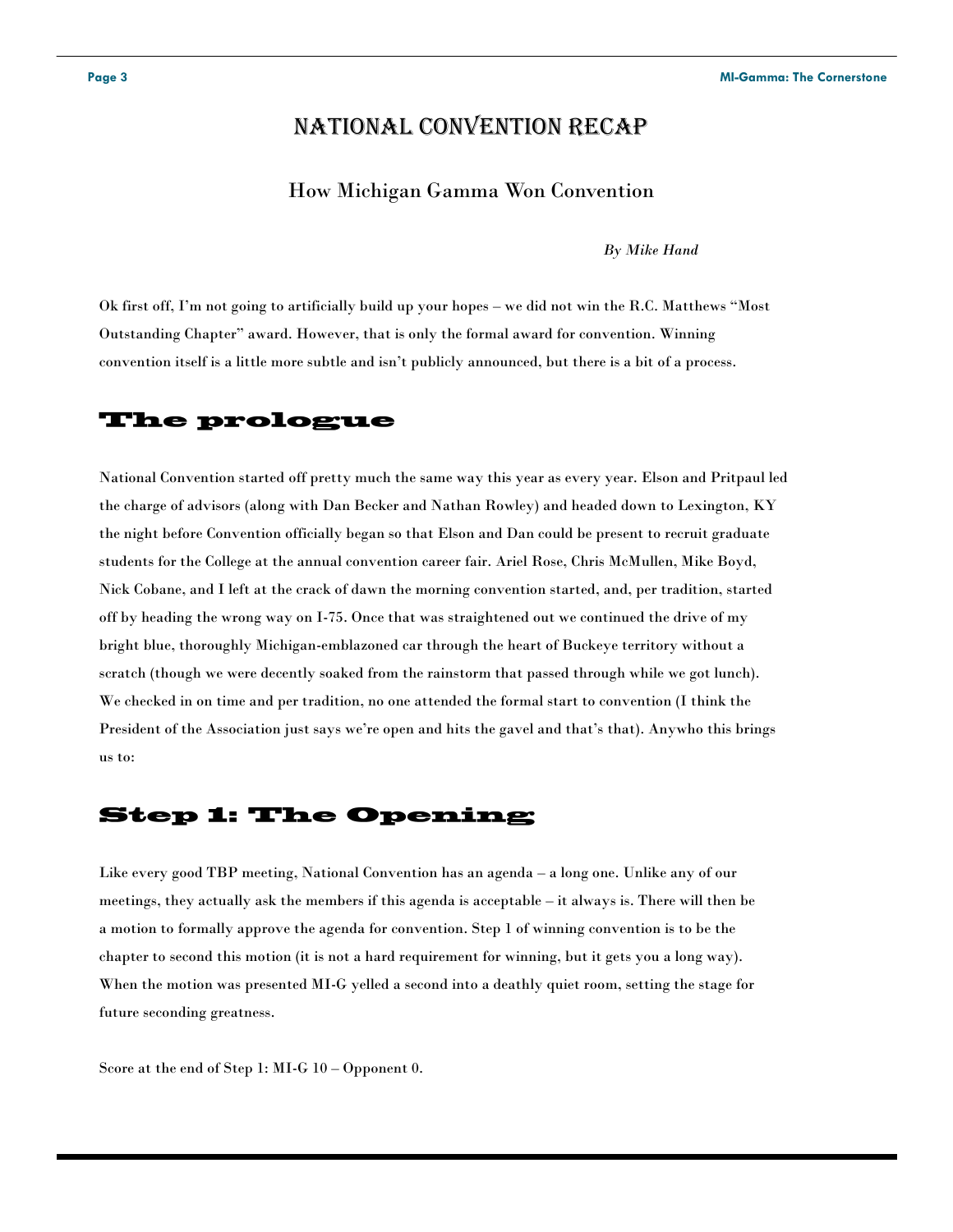#### **Step 2: The Chair**

Convention operates on a committee and general body model, wherein committees review and create proposals to bring before the general body to help streamline the discussion. Michigan Gamma has a tradition of chairing or vice-chairing committees at convention. In addition, our average member usually has a stronger grasp of Robert's Rules than the average chapter president, so our voting delegate usually is a force in the committee regardless of chair status. I was elected to serve as the Vice-Chair of the Curriculum Review Committee and additionally served as the unofficial procedural adviser of the Chair of the Committee (given aforementioned RR knowledge).

Score at the end of Step 2: MI-G 17 – Opponent 10

# **Step 3: The Awards**

There are 4 generally available awards at Convention:

1. Secretary's Commendation (Received)

• This is given to a chapter that has successfully completed all the reports to nationals correctly and on time. Big thanks to our former Secretary Michele Mastria for making this happen.

#### 2. MindSET Grant (Received)

• This is given to schools that seek to expand their MindSET program. Big thanks to everyone who's worked so hard to establish our MindSET program as one of the premier programs in the nation (esp. Sarang Supekar, Nathan Rowley, Carlos Pons Siepermann, and Marissa Lafata)

3. Membership Award

• The criteria on this one are a little hazy but based on my conversation with Roger Hawks (Assistant Secretary-Treasurer), they appear to be that a chapter has no one refuse election (check) and that they initiate at least 80% of the eligible students (cue laughter). Roger is aware that this would be well over 400 people a term for us. We shouldn't expect this one in the too near future.

4. Project Award (Received), Project Performance Scholarship (Received) • Granted to chapters with outstanding projects (like us). In addition the scholarship is for chapters that have done so for 3 or more straight years (like us).

Score at the end of Step 3: MI-G 47 – Opponent 40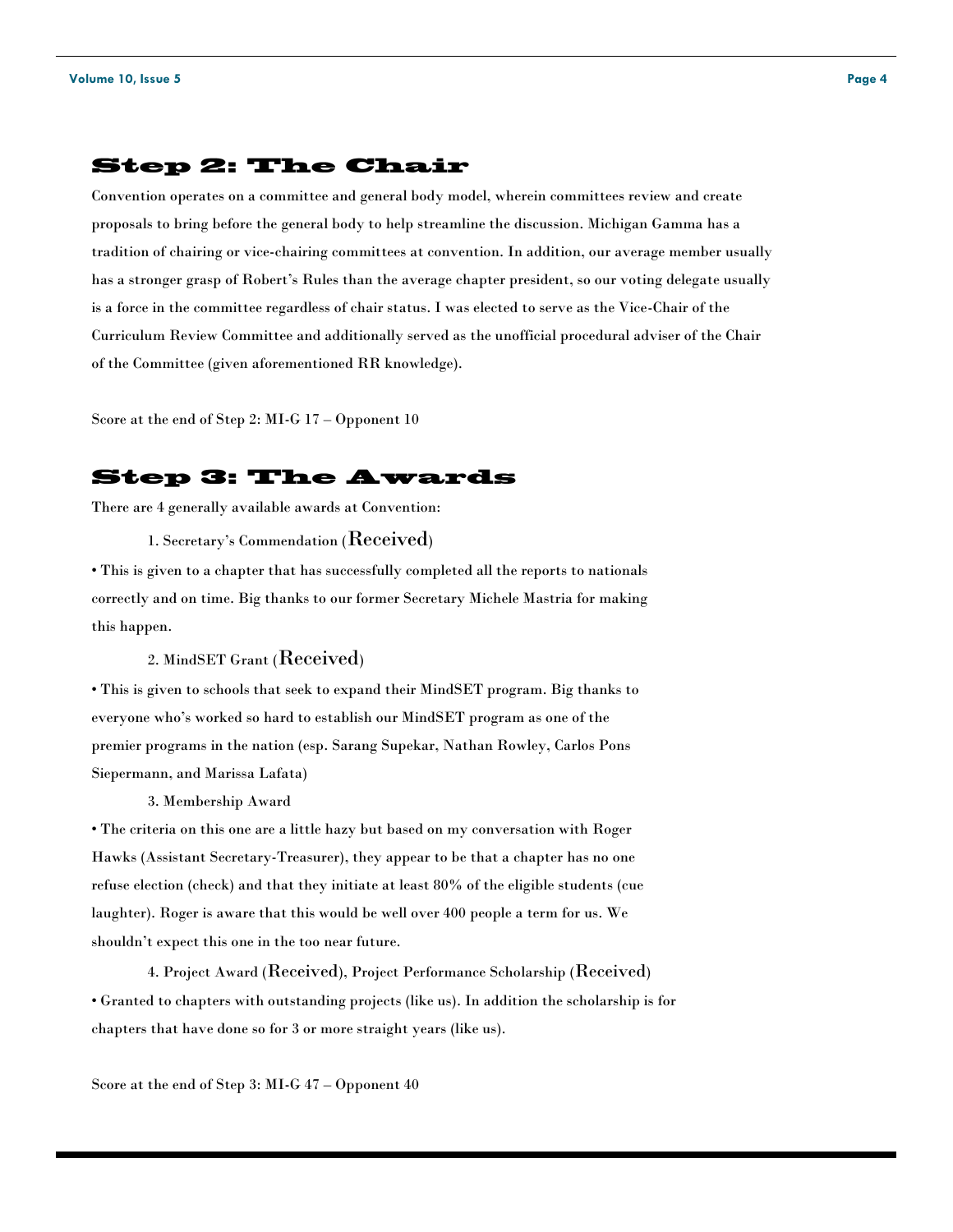# **Step 4: The Tellers**

"If you want to be powerful you need an army, if you want an army you need to be powerful."-Someone

Fortunately, MI-G brings an army to convention every year. This allows us to have significant presence in the Tellers Committee (vote-counters). Representing us were Chris McMullen and Mike Boyd.

Score at the end of Step 4: MI-G 67 – Opponent 40

#### **Step 5: Confuse the Parliamentarian** with Robert's Rules

Of a 5 point proposal, I motioned to divide point 4 from the other 4 points. The parliamentarian insisted that dividing a flow chart was not sensible. I agreed, as I was unsure where he had gotten dividing the flow chart from in the first place. We eventually got the motion understood, though given all the confusion, the motion failed and a reasonably controversial and under-vetted recommendation from the Convention Site Committee was approved. The generic opponent is also given 10 points here for getting the chair to admit to being "a jerk".

Score at the end of Step 5: MI-G 77 – Opponent 50

## **Step 6: Second Everything**

Tau Bates (and probably engineers in general) like a challenge. So when the chair ruled that as long as the voting delegate was one of the voices seconding a motion, anyone from their delegation could assist, all 10 of MI-G's delegates (seated mere feet from the Secretary, Curt) said "Challenge Accepted!".

M.J. Hand III (MI G) is recorded as securing 10 of roughly 56 total seconds.

Score at the end of Step 6: MI-G 97 – Opponent 58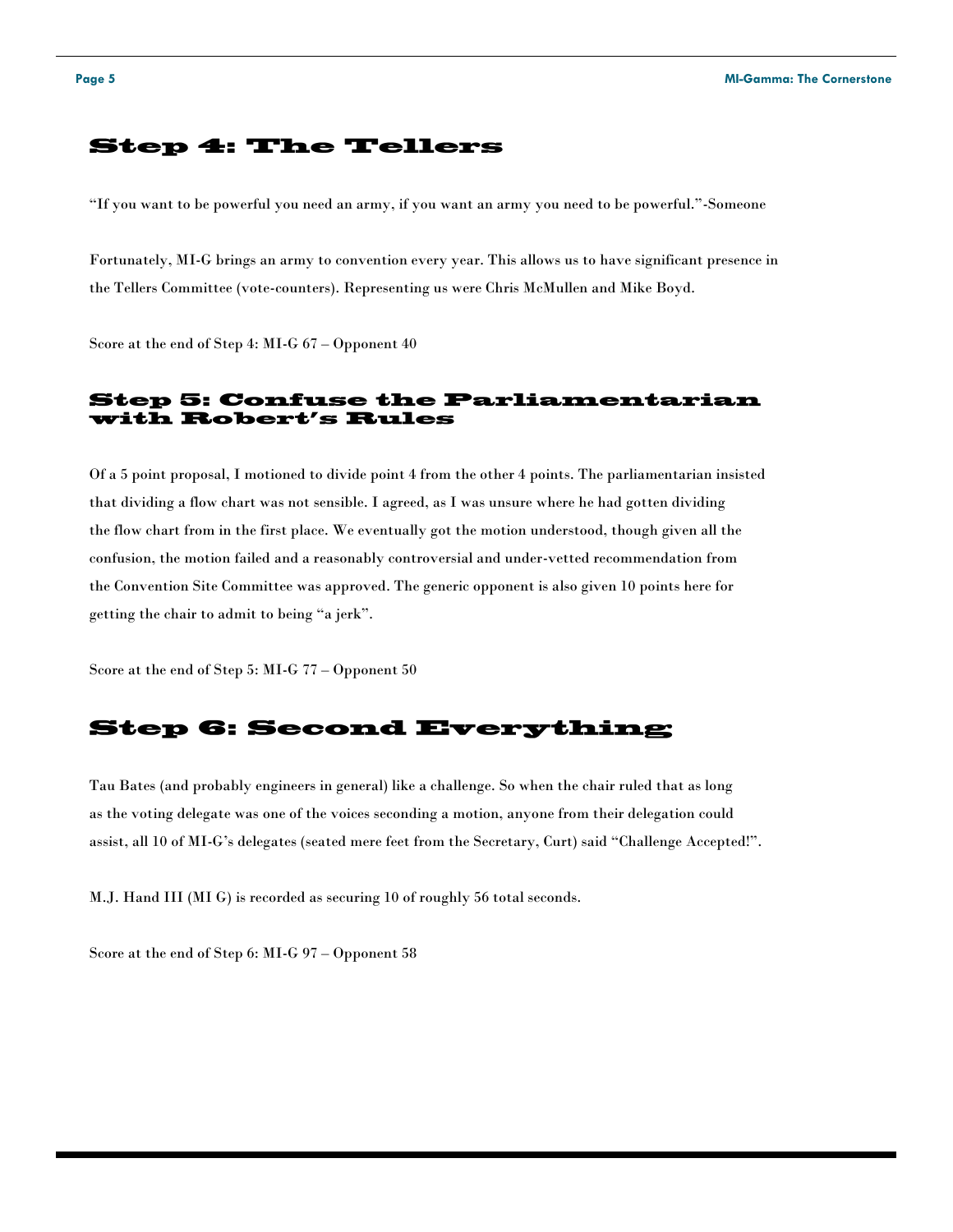# **Step 7: Get a Controversial Action Take without Debate**

Apparently, Computer Science Curriculum approvals have historically been somewhat controversial. Given this, my subcommittee was prepared to fight tooth and nail to secure the appeal we had been assigned to review. This however proved unnecessary. Following the report given, and the privilege of first debate, no one stood up to oppose it. Perhaps they just wanted me to stop talking after the previous Robert's Rules fiasco, but regardless it was passed without debate.

Score at the end of Step 7: MI-G 107 – Opponent 58

# **Step 8: Get Transitioned on Running Nations - 5 Years Early**

When some chapters decide to host nationals, they put a bid together, hope no one else wants to do it, and then present it. Some work on gathering momentum methodically for years. Michigan Gamma is the second type of chapter. Kentucky Alpha (University of Kentucky) transitioned Iowa Alpha (Iowa State) officers on how to run a successful convention. Ariel Rose and I sat in on the meeting to learn what all goes into it.

Score at the end of Step 8: MI-G 117 – Opponent 58

Oh, also Brandon (KY A Convention Arrangements Chair) may be coming here for grad school. Add 5 points to our score.

#### **Step 9: Win a Big Award**

Ok so we didn't do this. Nagel (Most Improved) won't happen because we're pretty good to start. Froula (Most Improved Membership) could happen if we cut our requirements by a huge percent and just skyrocketed the number of initiates. Matthews (Most Outstanding) didn't happen because it may possibly require winning the membership award from Step 3 – honestly, I have no idea what goes into it.

Score at the end of Step 9: MI-G 117 – Opponent 88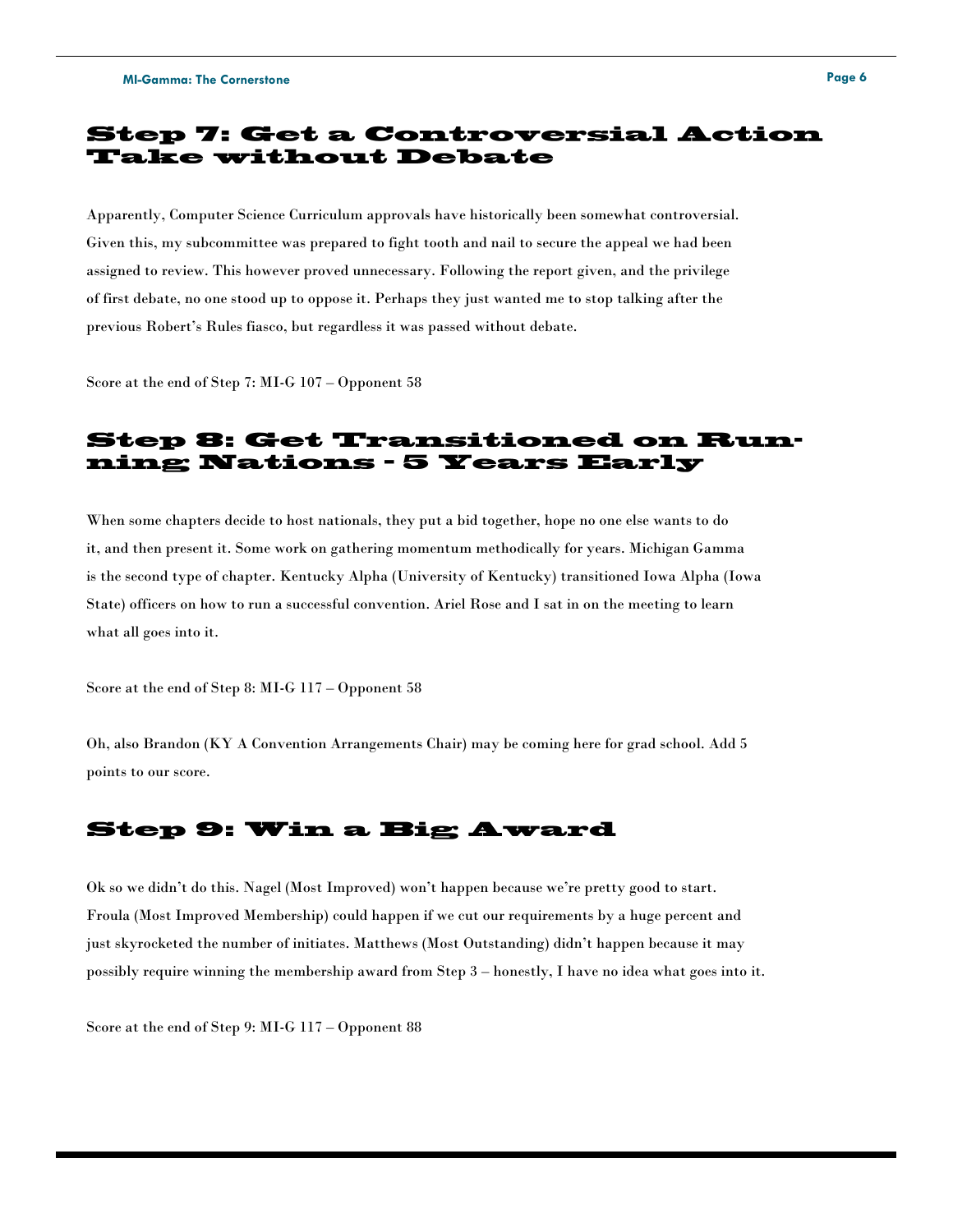#### **Page 7 MI-Gamma: The Cornerstone**

#### **Step 10: Does Anyone Have a Napkin?**

There is a Convention tradition for during the banquet that involves the following: napkins, sneaking around the banquet hall, a sleep deprived Wes Ripke (D7 Director), a point of personal privilege, and terrified wait staff. Making sure this happens is arguably the most important duty of those in attendance. MI-G was instrumental in seeing this through, thus clinching their victory of the 2012 National Convention.

Final Score: MI-G 130 – Opponent 88

#### **Epilogue**

Early Sunday morning, all 10 Michigan Gamma delegates began the long trek back to Ann Arbor. The trip was uneventful save gratuitous amounts of 90s music and some strange giraffes along the highway.

#### Free/Cheap(er) Engineering Software Elson Liu, MI Γ grad advisor

In addition to being able to buy cheap copies of Microsoft Windows, Microsoft Office, Mathematica, and MATLAB (and moderately expensive copies of Adobe products) at Computer Showcase, Michigan engineering students have access to other engineering software for free or for cheap. Here is a partial list that I've compiled during my short time at Michigan: (For clickable URLs, see the copy of the Cornerstone that will be posted on MIgamma.org)

| Vendor                   | Program(s)                                                                                                     | <b>URL</b>                                       |
|--------------------------|----------------------------------------------------------------------------------------------------------------|--------------------------------------------------|
| <b>Microsoft</b>         | Windows (free), Visual Studio (free),<br>Visio (free), Project (free)                                          | http://bit.ly/TCG5AC                             |
| Autodesk                 | Autodesk Inventor (free), AutoCAD<br>(free), AutoCAD for Mac (free)                                            | http://students.autodesk.com                     |
| Autodesk                 | <b>Inventor Fusion (beta)</b>                                                                                  | http://labs.autodesk.com/technologies/<br>fusion |
| <b>Dassault Systemes</b> | Solidworks (free through CAEN)                                                                                 | http://bit.ly/PlSZrp                             |
| <b>Dassault Systemes</b> | Solidworks Student Edition (\$150)<br>CATIA V5 Student Edition (\$100)<br><b>Abaqus Student Edition (free)</b> | http://academy.3ds.com/software/                 |
| Altair                   | Hyperworks (free)                                                                                              | http://bit.ly/RdoWR2                             |
| <b>PTC</b>               | Creo Student Edition (free)                                                                                    | http://bit.ly/PMBbp8                             |
| <b>Siemens</b>           | Solid Edge Student Edition (free)                                                                              | http://bit.ly/RQ6lYR                             |
| <b>Siemens</b>           | NX (\$135)                                                                                                     | http://bit.ly/TCF8Iu                             |